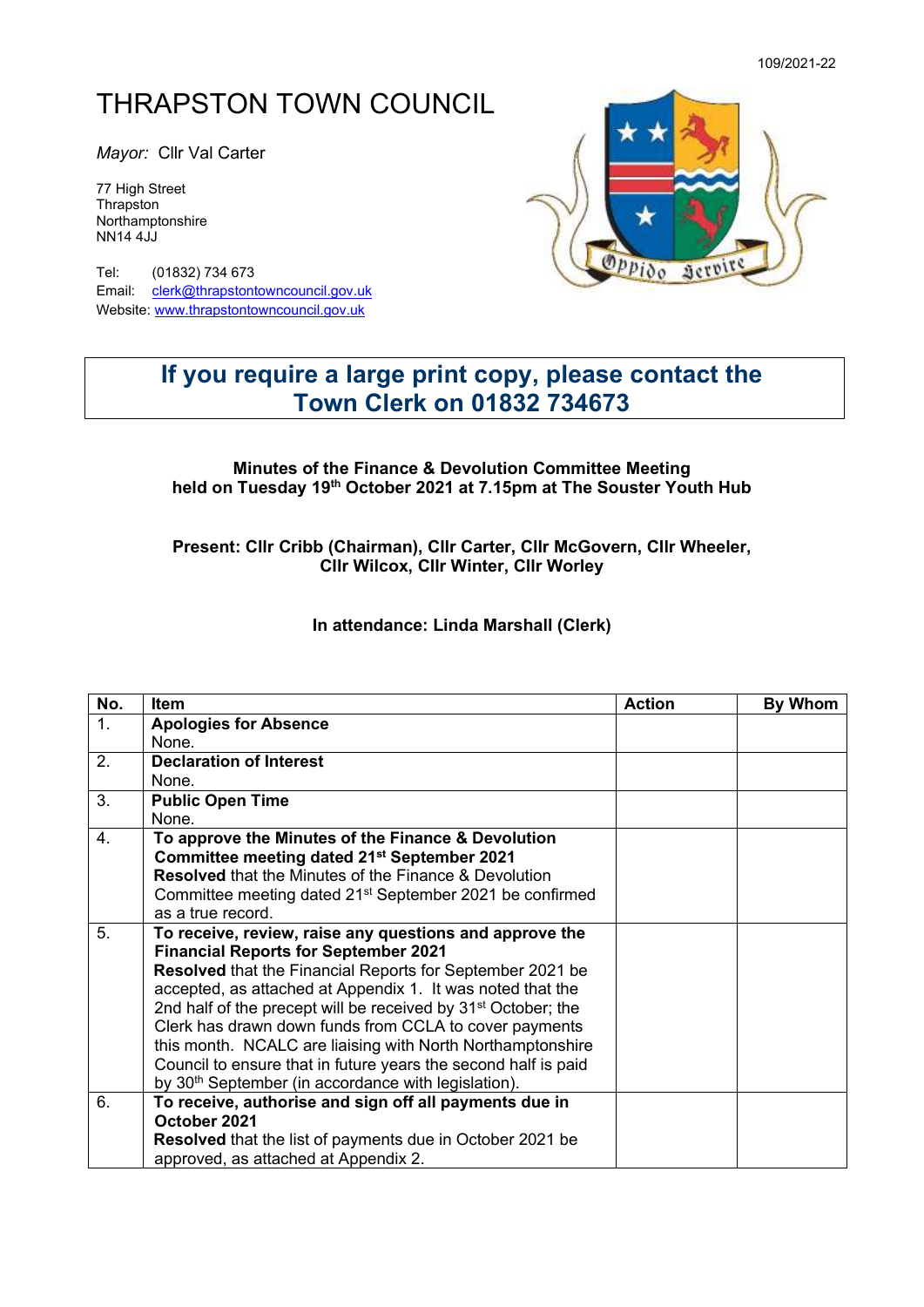| 7.  | To receive and assess a report giving an explanation of                                                             |  |
|-----|---------------------------------------------------------------------------------------------------------------------|--|
|     | expenditure, if applicable, 150%+ against budget as at 31 <sup>st</sup>                                             |  |
|     | August 2021 and agree action                                                                                        |  |
|     | Report noted. There were no concerns.                                                                               |  |
| 8.  | To review and note the Council's general reserves as at<br>30th September 2021                                      |  |
|     | It was noted that general reserves as at 30 <sup>th</sup> September 2021                                            |  |
|     | stand at £64,370.                                                                                                   |  |
| 9.  | To receive a report from the Clerk, together with quotes                                                            |  |
|     | from Pear Mapping, for plotting the town's street furniture,                                                        |  |
|     | play equipment etc. and agree action                                                                                |  |
|     | Following lengthy discussion it was resolved to accept the                                                          |  |
|     | quotation from Pear Mapping in the sum of £650 plus VAT for                                                         |  |
|     | Pear Technology to attend and walk the town (with a member                                                          |  |
|     | of staff) plotting assets and subsequently preparing the map.                                                       |  |
|     | To be taken from the IT budget.                                                                                     |  |
| 10. | To receive a report from the Clerk, together with a quote                                                           |  |
|     | from Rialtas, to purchase the Asset Inventory as part of                                                            |  |
|     | the Rialtas Suite and agree action<br>Resolved to purchase the Rialtas Asset Inventory at a cost of                 |  |
|     | £221.25 plus the user licence for 5 users at a cost of £165. To                                                     |  |
|     | be taken from the IT budget.                                                                                        |  |
| 11. | To receive a report from the Planning & Asset                                                                       |  |
|     | Management Committee regarding the purchase of an                                                                   |  |
|     | additional defibrillator and agree action                                                                           |  |
|     | Resolved to purchase the AEDdonate defibrillator with                                                               |  |
|     | paediatric switch at a cost of £1,436.66 to be sited at Castle                                                      |  |
|     | Playing Fields. To be taken from the Open Spaces budget.                                                            |  |
| 12. | To receive quotations for the surfacing of the enclosed<br>toddler play area at the Peace Park and agree action     |  |
|     | Resolved to approve the additional costs for surfacing the                                                          |  |
|     | toddler play area in the Peace Park in the sum of £2,041.00.                                                        |  |
|     | To be taken from Play Areas budget.                                                                                 |  |
| 13. | To receive a recommendation from the Personnel                                                                      |  |
|     | Committee that the 2021/22 budget for staff salaries be                                                             |  |
|     | increased by £10,000 to cover additional expenditure                                                                |  |
|     | incurred                                                                                                            |  |
|     | <b>Resolved</b> that the staffing budget for 2021/22 be increased by<br>£10,000. To be taken from general reserves. |  |
| 14. | To receive budgetary requests from committees for                                                                   |  |
|     | consideration and inclusion within the 2022/23 draft                                                                |  |
|     | budget                                                                                                              |  |
|     | Budgetary requests from the Events & Community                                                                      |  |
|     | Engagement Committee and the Personnel Committee                                                                    |  |
|     | received and considered. A formal request has not been                                                              |  |
|     | received from the Planning & Asset Management Committee,                                                            |  |
|     | but the Clerk was given figures which had been discussed.                                                           |  |
| 15. | Cllr McGovern left the meeting at 20:18.<br>Budget Planning 2022/23: To review, consider and discuss                |  |
|     | the second draft of the budget, including budgetary                                                                 |  |
|     | requests from committees, and agree action                                                                          |  |
|     | Version 2 of the budget was thoroughly reviewed, taking into                                                        |  |
|     | account the requested sums from committees. Various                                                                 |  |
|     | adjustments were made throughout the budget, and it was                                                             |  |
|     | agreed that money from general reserves would be used to                                                            |  |
|     | keep the precept increase below 5%. To be amended and                                                               |  |
|     | updated and reviewed at the next meeting in preparation for                                                         |  |
|     | presenting to Full Council in December.                                                                             |  |
|     |                                                                                                                     |  |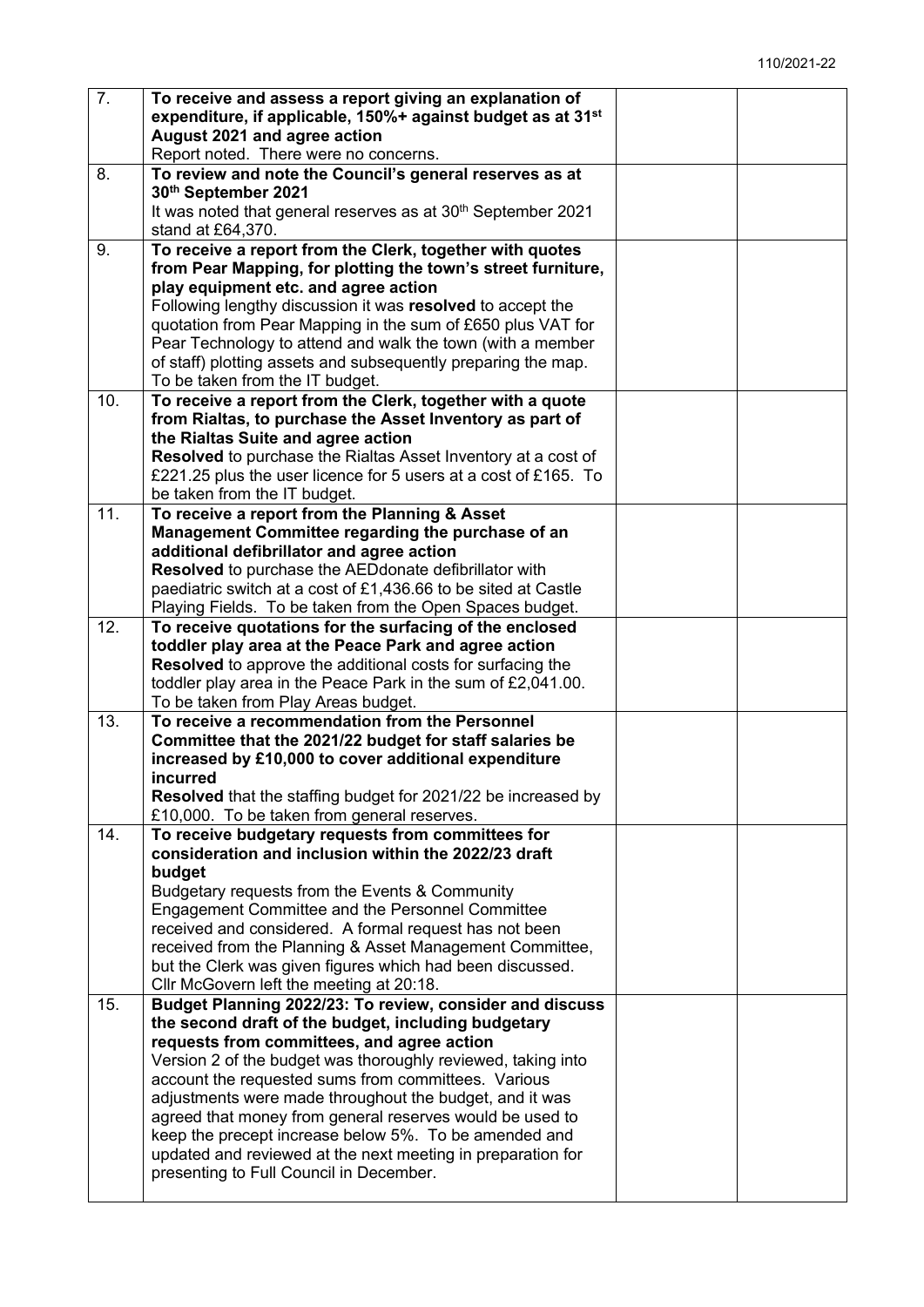| 10. | Clerk's report (for noting)                           |  |
|-----|-------------------------------------------------------|--|
|     | None.                                                 |  |
| 11. | <b>Chairman's comments</b>                            |  |
|     | The Chairman thanked everyone for attending.          |  |
|     | There being no further business the meeting closed at |  |
|     | 20:56                                                 |  |

Signed ……………………………………………

Dated ……………………………………………..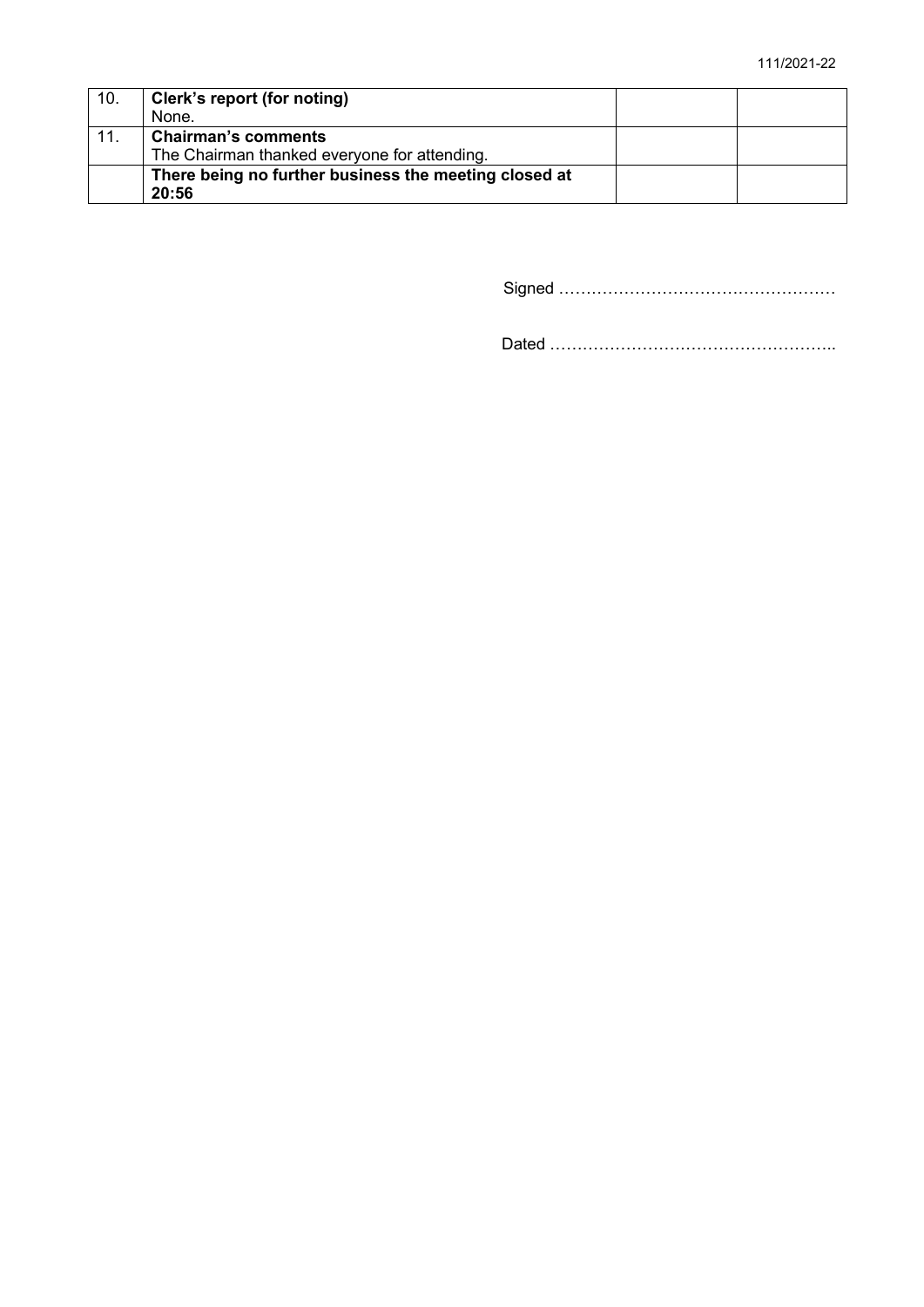### APPENDIX 1